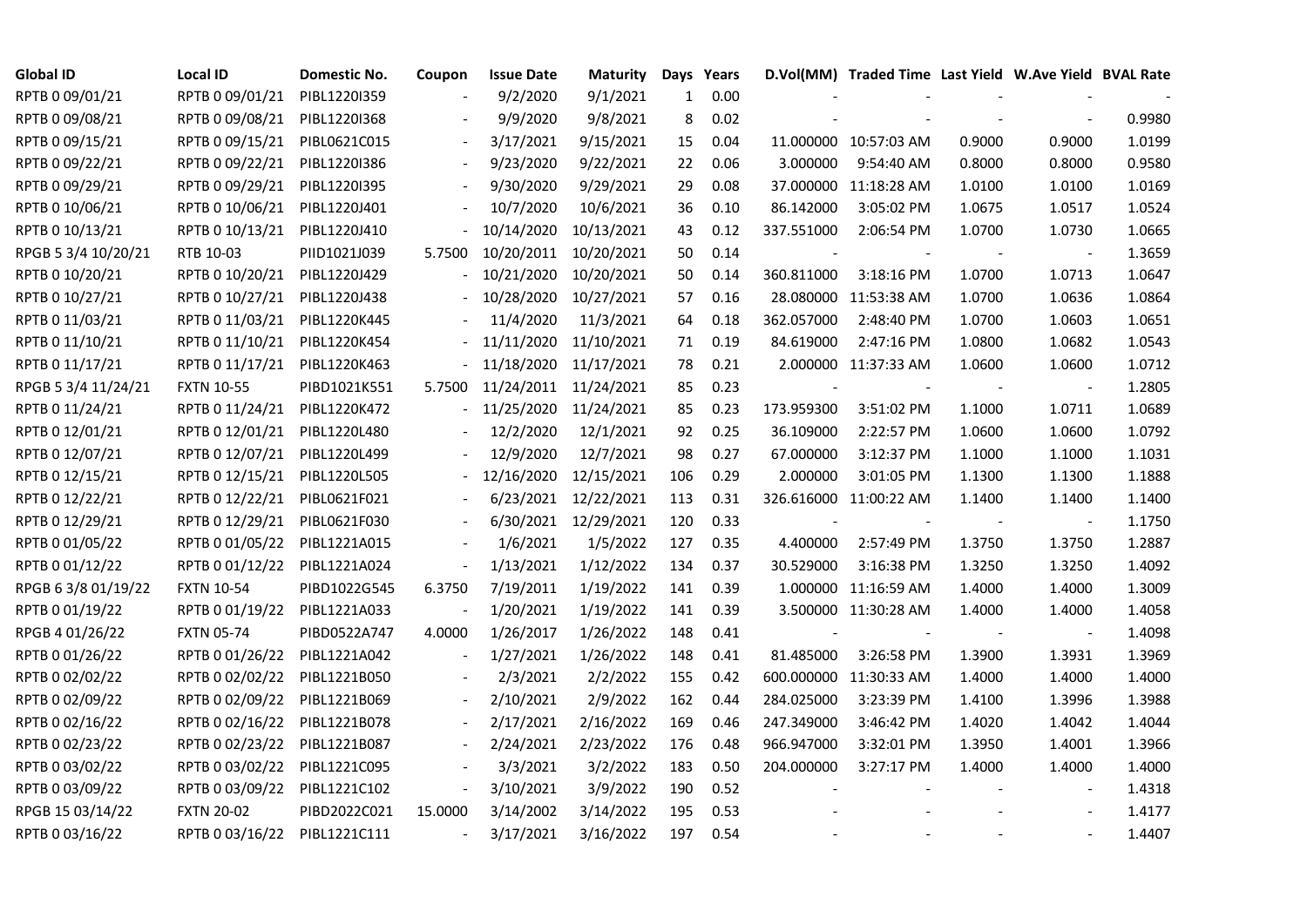| <b>Global ID</b>     | <b>Local ID</b>   | Domestic No. | Coupon                   | <b>Issue Date</b> | <b>Maturity</b> |     | Days Years |             | D.Vol(MM) Traded Time Last Yield W.Ave Yield BVAL Rate |        |                          |        |
|----------------------|-------------------|--------------|--------------------------|-------------------|-----------------|-----|------------|-------------|--------------------------------------------------------|--------|--------------------------|--------|
| RPTB 0 03/23/22      | RPTB 0 03/23/22   | PIBL1221C120 |                          | 3/24/2021         | 3/23/2022       | 204 | 0.56       |             |                                                        |        |                          | 1.4057 |
| RPTB 0 03/30/22      | RPTB 0 03/30/22   | PIBL1221C139 |                          | 3/31/2021         | 3/30/2022       | 211 | 0.58       |             | 7.850000 10:21:46 AM                                   | 1.4400 | 1.4400                   | 1.4602 |
| RPTB 0 04/06/22      | RPTB 0 04/06/22   | PIBL1221D147 |                          | 4/7/2021          | 4/6/2022        | 218 | 0.60       | 7.044000    | 2:12:54 PM                                             | 1.4100 | 1.4100                   | 1.4660 |
| RPTB 0 04/13/22      | RPTB 0 04/13/22   | PIBL1221D156 | $\overline{\phantom{a}}$ | 4/14/2021         | 4/13/2022       | 225 | 0.62       |             |                                                        |        | $\blacksquare$           | 1.4710 |
| RPTB 0 04/20/22      | RPTB 0 04/20/22   | PIBL1221D165 |                          | 4/21/2021         | 4/20/2022       | 232 | 0.64       |             |                                                        |        |                          | 1.4430 |
| RPTB 0 04/27/22      | RPTB 0 04/27/22   | PIBL1221D174 |                          | 4/28/2021         | 4/27/2022       | 239 | 0.65       |             |                                                        |        |                          | 1.4954 |
| RPTB 0 05/04/22      | RPTB 0 05/04/22   | PIBL1221E182 |                          | 5/5/2021          | 5/4/2022        | 246 | 0.67       | 10.770000   | 2:11:49 PM                                             | 1.4500 | 1.4682                   | 1.5047 |
| RPTB 0 05/11/22      | RPTB 0 05/11/22   | PIBL1221E191 |                          | 5/12/2021         | 5/11/2022       | 253 | 0.69       |             |                                                        |        | $\overline{\phantom{a}}$ | 1.5125 |
| RPTB 0 05/18/22      | RPTB 0 05/18/22   | PIBL1221E208 |                          | 5/19/2021         | 5/18/2022       | 260 | 0.71       |             |                                                        |        |                          | 1.5203 |
| RPTB 0 05/25/22      | RPTB 0 05/25/22   | PIBL1221E217 | $\overline{\phantom{a}}$ | 5/26/2021         | 5/25/2022       | 267 | 0.73       |             |                                                        |        | $\overline{a}$           | 1.5850 |
| RPTB 0 06/01/22      | RPTB 0 06/01/22   | PIBL1221F225 | $\frac{1}{2}$            | 6/2/2021          | 6/1/2022        | 274 | 0.75       |             |                                                        |        | $\blacksquare$           | 1.5411 |
| RPTB 0 06/08/22      | RPTB 0 06/08/22   | PIBL1221F234 |                          | 6/9/2021          | 6/8/2022        | 281 | 0.77       |             | 2.500000 11:19:49 AM                                   | 1.5250 | 1.5250                   | 1.5658 |
| RPTB 0 06/15/22      | RPTB 0 06/15/22   | PIBL1221F243 | $\overline{\phantom{a}}$ | 6/16/2021         | 6/15/2022       | 288 | 0.79       | 10.700000   | 2:10:54 PM                                             | 1.5300 | 1.5300                   | 1.5670 |
| RPTB 0 06/22/22      | RPTB 0 06/22/22   | PIBL1221F252 | $\blacksquare$           | 6/23/2021         | 6/22/2022       | 295 | 0.81       | 23.000000   | 2:08:10 PM                                             | 1.5750 | 1.5402                   | 1.5607 |
| RPTB 0 06/29/22      | RPTB 0 06/29/22   | PIBL1221F261 | $\overline{\phantom{a}}$ | 6/30/2021         | 6/29/2022       | 302 | 0.83       |             | 1.466000 10:28:46 AM                                   | 1.5500 | 1.5500                   | 1.5715 |
| RPGB 4 3/4 07/04/22  | <b>FXTN 03-24</b> | PIBD0322G247 | 4.7500                   | 7/4/2019          | 7/4/2022        | 307 | 0.84       |             |                                                        |        |                          | 1.4885 |
| RPTB 0 07/06/22      | RPTB 0 07/06/22   | PIBL1221G279 | $\overline{\phantom{a}}$ | 7/7/2021          | 7/6/2022        | 309 | 0.85       |             |                                                        |        | $\overline{\phantom{a}}$ | 1.5718 |
| RPTB 0 07/13/22      | RPTB 0 07/13/22   | PIBL1221G288 | $\overline{\phantom{a}}$ | 7/14/2021         | 7/13/2022       | 316 | 0.87       |             | 50.556000 10:29:13 AM                                  | 1.5950 | 1.5950                   | 1.5950 |
| RPTB 0 07/20/22      | RPTB 0 07/20/22   | PIBL1221G297 | $\blacksquare$           | 7/21/2021         | 7/20/2022       | 323 | 0.88       |             | 50.570000 10:28:14 AM                                  | 1.6000 | 1.6000                   | 1.5975 |
| RPTB 0 07/27/22      | RPTB 0 07/27/22   | PIBL1221G304 | $\blacksquare$           | 7/28/2021         | 7/27/2022       | 330 | 0.90       | 4.046000    | 2:33:54 PM                                             | 1.5950 | 1.5950                   | 1.5973 |
| RPGB 4 7/8 08/02/22  | <b>FXTN 10-56</b> | PIBD1022H562 | 4.8750                   | 8/2/2012          | 8/2/2022        | 336 | 0.92       |             |                                                        |        | $\overline{\phantom{a}}$ | 1.5712 |
| RPTB 0 08/03/22      | RPTB 0 08/03/22   | PIBL1221H312 |                          | 8/4/2021          | 8/3/2022        | 337 | 0.92       |             |                                                        |        | $\blacksquare$           | 1.5957 |
| RPTB 0 08/10/22      | RPTB 0 08/10/22   | PIBL1221H321 |                          | 8/11/2021         | 8/10/2022       | 344 | 0.94       | 1.000000    | 3:07:42 PM                                             | 1.5800 | 1.5800                   | 1.6038 |
| RPTB 0 08/17/22      | RPTB 0 08/17/22   | PIBL1221H330 | $\blacksquare$           | 8/18/2021         | 8/17/2022       | 351 | 0.96       | 169.770000  | 3:54:45 PM                                             | 1.6000 | 1.5708                   | 1.5795 |
| RPTB 0 08/24/22      | RPTB 0 08/24/22   | PIBL1221H349 | $\overline{\phantom{a}}$ | 8/25/2021         | 8/24/2022       | 358 | 0.98       | 126.709000  | 3:44:02 PM                                             | 1.6000 | 1.6017                   | 1.5985 |
| RPGB 4 3/4 09/13/22  | <b>FXTN 10-57</b> | PIBD1022I570 | 4.7500                   | 9/13/2012         | 9/13/2022       | 378 | 1.04       |             |                                                        |        | $\overline{\phantom{a}}$ | 1.6132 |
| RPGB 12 3/4 10/17/22 | <b>FXTN 20-03</b> | PIBD2022J033 | 12.7500                  | 10/17/2002        | 10/17/2022      | 412 | 1.13       |             |                                                        |        | $\blacksquare$           | 1.6461 |
| RPGB 4 5/8 12/04/22  | RTB 05-11         | PIID0522L114 | 4.6250                   | 12/4/2017         | 12/4/2022       | 460 | 1.26       | 1245.830000 | 3:32:51 PM                                             | 1.7500 | 1.7295                   | 1.7332 |
| RPGB 4 12/06/22      | <b>FXTN 10-58</b> | PIBD1022L585 | 4.0000                   | 12/6/2012         | 12/6/2022       | 462 | 1.27       |             |                                                        |        | $\overline{\phantom{a}}$ | 1.5985 |
| RPGB 4 3/8 02/11/23  | RTB 03-10         | PIID0323B101 | 4.3750                   | 2/11/2020         | 2/11/2023       | 529 | 1.45       |             | 533.000000 11:46:35 AM                                 | 1.7700 | 1.7739                   | 1.7956 |
| RPGB 13 02/20/23     | <b>FXTN 20-04</b> | PIBD2023B048 | 13.0000                  | 2/20/2003         | 2/20/2023       | 538 | 1.47       |             |                                                        |        |                          | 1.7678 |
| RPGB 5 1/2 03/08/23  | <b>FXTN 05-75</b> | PIBD0523C752 | 5.5000                   | 3/8/2018          | 3/8/2023        | 554 | 1.52       |             |                                                        |        | $\overline{\phantom{a}}$ | 1.6509 |
| RPGB 3 1/2 04/21/23  | <b>FXTN 07-58</b> | PIBD0723D588 | 3.5000                   | 4/21/2016         | 4/21/2023       | 598 | 1.64       | 51.000000   | 9:59:39 AM                                             | 1.7550 | 1.7550                   | 1.7176 |
| RPGB 11 7/8 05/29/23 | <b>FXTN 20-05</b> | PIBD2023E054 | 11.8750                  | 5/29/2003         | 5/29/2023       | 636 | 1.74       |             |                                                        |        |                          | 1.8626 |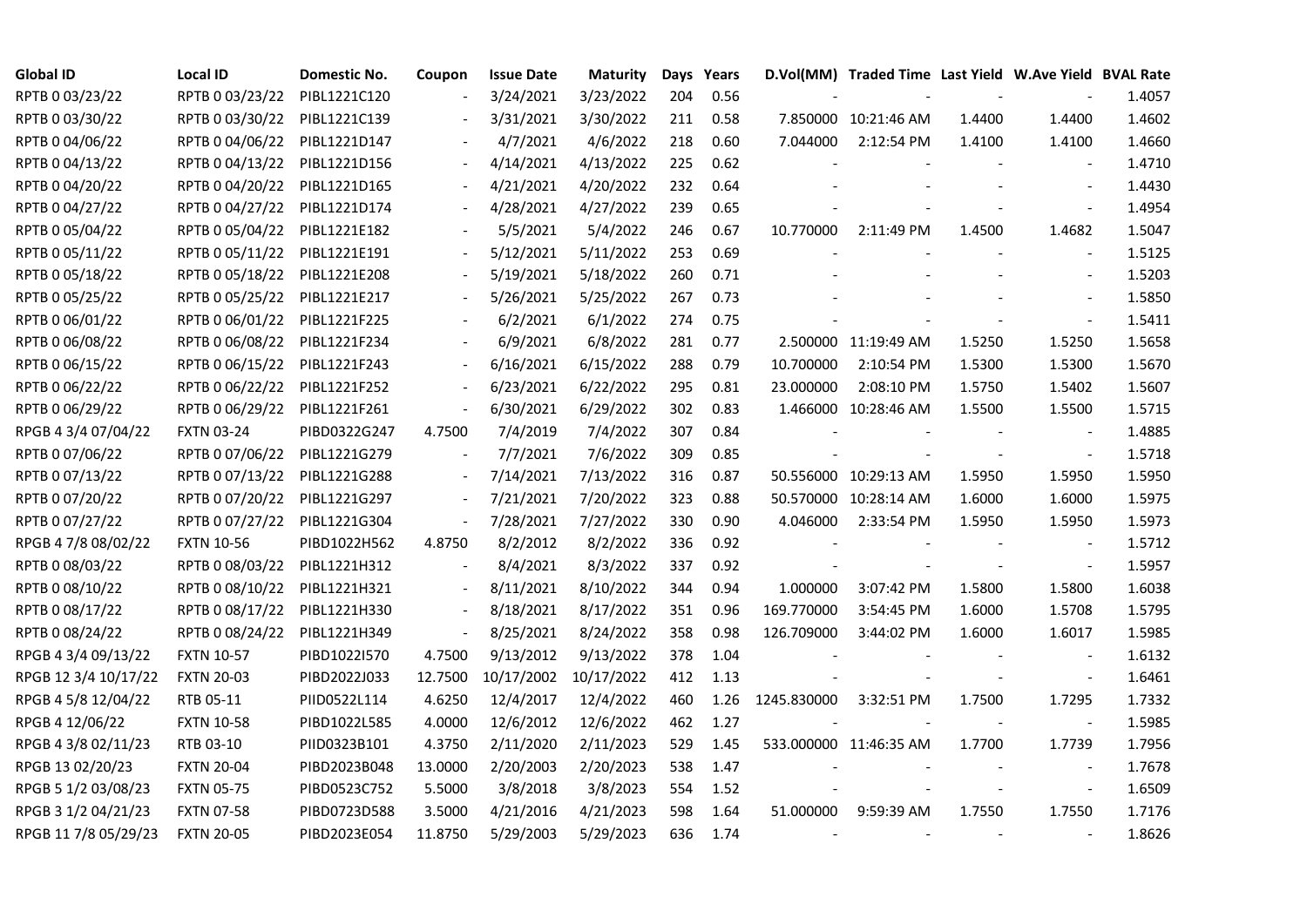| <b>Global ID</b>     | <b>Local ID</b>   | Domestic No. | Coupon  | <b>Issue Date</b> | <b>Maturity</b>  |     | Days Years |             | D.Vol(MM) Traded Time Last Yield W.Ave Yield BVAL Rate |        |                          |        |
|----------------------|-------------------|--------------|---------|-------------------|------------------|-----|------------|-------------|--------------------------------------------------------|--------|--------------------------|--------|
| RPGB 3 1/4 08/15/23  | RTB 10-04         | PIID1023H046 | 3.2500  | 8/15/2013         | 8/15/2023        | 714 | 1.96       |             | 6.050000 11:48:00 AM                                   | 2.0950 | 2.0829                   | 1.9747 |
| RPGB 2 3/8 09/10/23  | <b>FXTN 03-25</b> | PIBD0323I252 | 2.3750  | 9/10/2020         | 9/10/2023        | 740 | 2.03       | 0.060000    |                                                        |        |                          | 2.0260 |
| RPGB 11 3/8 10/23/23 | <b>FXTN 20-06</b> | PIBD2023J068 | 11.3750 | 10/23/2003        | 10/23/2023       | 783 | 2.14       |             |                                                        |        | $\overline{a}$           | 1.9996 |
| RPGB 2 3/8 03/09/24  | RTB 03-11         | PIID0324C115 | 2.3750  | 3/9/2021          | 3/9/2024         | 921 | 2.52       |             |                                                        |        | $\blacksquare$           | 2.1484 |
| RPGB 6 1/4 03/12/24  | RTB 05-12         | PIID0524C129 | 6.2500  | 3/12/2019         | 3/12/2024        | 924 | 2.53       | 9.815000    | 3:15:49 PM                                             | 2.2000 | 2.0859                   | 2.3451 |
| RPGB 4 1/2 04/20/24  | <b>FXTN 07-59</b> | PIBD0724D595 | 4.5000  | 4/20/2017         | 4/20/2024        | 963 | 2.64       |             |                                                        |        | $\overline{\phantom{a}}$ | 2.1587 |
| RPGB 12 3/8 06/03/24 | <b>FXTN 20-07</b> | PIBD2024F075 | 12.3750 | 6/3/2004          | 6/3/2024 1,007   |     | 2.76       |             |                                                        |        | $\sim$                   | 2.1974 |
| RPGB 12 7/8 08/05/24 | <b>FXTN 20-08</b> | PIBD2024H086 | 12.8750 | 8/5/2004          | 8/5/2024 1,070   |     | 2.93       |             |                                                        |        | $\sim$                   | 2.2529 |
| RPGB 4 1/8 08/20/24  | <b>FXTN 10-59</b> | PIBD1024H595 | 4.1250  | 8/20/2014         | 8/20/2024 1,085  |     | 2.97       |             | 20.000000 11:58:36 AM                                  | 2.3500 | 2.3500                   | 2.2739 |
| RPGB 4 1/4 10/17/24  | <b>FXTN 05-76</b> | PIBD0524J762 | 4.2500  | 10/17/2019        | 10/17/2024 1,143 |     | 3.13       |             |                                                        |        | $\overline{\phantom{a}}$ | 2.3890 |
| RPGB 13 3/4 11/11/24 | <b>FXTN 20-09</b> | PIBD2024K091 | 13.7500 | 11/11/2004        | 11/11/2024 1,168 |     | 3.20       |             |                                                        |        | $\mathbf{r}$             | 2.3404 |
| RPGB 5 3/4 04/12/25  | <b>FXTN 07-61</b> | PIBD0725D618 | 5.7500  | 4/12/2018         | 4/12/2025 1,320  |     | 3.61       |             |                                                        |        | $\overline{\phantom{a}}$ | 2.4814 |
| RPGB 12 1/8 04/14/25 | <b>FXTN 20-10</b> | PIBD2025D103 | 12.1250 | 4/14/2005         | 4/14/2025 1,322  |     | 3.62       |             |                                                        |        | $\blacksquare$           | 2.4785 |
| RPGB 2 5/8 08/12/25  | RTB 05-13         | PIID0525H130 | 2.6250  | 8/12/2020         | 8/12/2025 1,442  |     | 3.95       | 1915.370000 | 3:32:12 PM                                             | 2.4800 | 2.4801                   | 2.4817 |
| RPGB 3 5/8 09/09/25  | <b>FXTN 10-60</b> | PIBD10251608 | 3.6250  | 9/9/2015          | 9/9/2025 1,470   |     | 4.03       | 1907.970000 | 3:59:59 PM                                             | 2.5000 | 2.4903                   | 2.4978 |
| RPGB 12 1/8 10/20/25 | <b>FXTN 20-11</b> | PIBD2025J116 | 12.1250 | 10/20/2005        | 10/20/2025 1,511 |     | 4.14       |             |                                                        |        |                          | 2.6507 |
| RPGB 18 1/4 11/29/25 | <b>FXTN 25-01</b> | PIBD2525K015 | 18.2500 | 11/29/2000        | 11/29/2025 1,551 |     | 4.25       |             |                                                        |        | $\sim$                   | 2.6887 |
| RPGB 10 1/4 01/19/26 | <b>FXTN 20-12</b> | PIBD2026A122 | 10.2500 | 1/19/2006         | 1/19/2026 1,602  |     | 4.39       |             |                                                        |        | $\blacksquare$           | 2.7372 |
| RPGB 6 1/4 02/14/26  | <b>FXTN 07-62</b> | PIBD0726B627 | 6.2500  | 2/14/2019         | 2/14/2026 1,628  |     | 4.46       |             |                                                        |        | $\blacksquare$           | 2.6196 |
| RPGB 3 3/8 04/08/26  | <b>FXTN 05-77</b> | PIBD0526D772 | 3.3750  | 4/8/2021          | 4/8/2026 1,681   |     | 4.60       |             | 94.160000 11:54:41 AM                                  | 2.7000 | 2.7080                   | 2.7164 |
| RPGB 3 1/2 09/20/26  | RTB 10-05         | PIID1026I057 | 3.5000  | 9/20/2016         | 9/20/2026 1,846  |     | 5.05       | 33.500000   | 3:59:40 PM                                             | 3.3500 | 3.1261                   | 2.9809 |
| RPGB 6 1/4 10/20/26  | RTB 15-01         | PIID1526J019 | 6.2500  | 10/20/2011        | 10/20/2026 1,876 |     | 5.14       | 0.310000    | 2:40:30 PM                                             | 3.0100 | 3.0100                   | 2.9976 |
| RPGB 8 12/07/26      | <b>FXTN 20-13</b> | PIBD2026L139 | 8.0000  | 12/7/2006         | 12/7/2026 1,924  |     | 5.27       |             |                                                        |        |                          | 3.0424 |
| RPGB 5 3/8 03/01/27  | RTB 15-02         | PIID1527C023 | 5.3750  | 3/1/2012          | 3/1/2027 2,008   |     | 5.50       |             |                                                        |        | $\overline{\phantom{a}}$ | 3.1212 |
| RPGB 4 3/4 05/04/27  | <b>FXTN 10-61</b> | PIBD1027E617 | 4.7500  | 5/4/2017          | 5/4/2027 2,072   |     | 5.67       | 1321.200000 | 2:41:17 PM                                             | 3.0575 | 3.0594                   | 3.0596 |
| RPGB 8 5/8 09/06/27  | <b>FXTN 20-14</b> | PIBD2027I140 | 8.6250  | 9/6/2007          | 9/6/2027 2,197   |     | 6.02       |             |                                                        |        | $\blacksquare$           | 3.2980 |
| RPGB 6 1/4 03/22/28  | <b>FXTN 10-63</b> | PIBD1028C635 | 6.2500  | 3/22/2018         | 3/22/2028 2,395  |     | 6.56       |             |                                                        |        | $\blacksquare$           | 3.6160 |
| RPGB 3 5/8 04/22/28  | <b>FXTN 07-64</b> | PIBD0728D649 | 3.6250  | 4/22/2021         | 4/22/2028 2,426  |     | 6.64       | 1872.000000 | 3:58:10 PM                                             | 3.7250 | 3.7092                   | 3.7254 |
| RPGB 3 3/4 08/12/28  | <b>FXTN 07-65</b> | PIBD0728H654 | 3.7500  | 8/12/2021         | 8/12/2028 2,538  |     | 6.95       | 988.000000  | 3:39:02 PM                                             | 3.7400 | 3.7343                   | 3.7367 |
| RPGB 9 1/2 12/04/28  | <b>FXTN 20-15</b> | PIBD2028L151 | 9.5000  | 12/4/2008         | 12/4/2028 2,652  |     | 7.26       |             |                                                        |        |                          | 3.6371 |
| RPGB 67/8 01/10/29   | <b>FXTN 10-64</b> | PIBD1029A644 | 6.8750  | 1/10/2019         | 1/10/2029 2,689  |     | 7.36       |             | 10.000000 10:18:14 AM                                  | 3.7700 | 3.7700                   | 3.6757 |
| RPGB 8 3/4 05/27/30  | <b>FXTN 20-16</b> | PIBD2030E166 | 8.7500  | 5/27/2010         | 5/27/2030 3,191  |     | 8.74       |             |                                                        |        | $\blacksquare$           | 3.9354 |
| RPGB 2 7/8 07/09/30  | <b>FXTN 10-65</b> | PIBD1030G655 | 2.8750  | 7/9/2020          | 7/9/2030 3,234   |     | 8.85       |             | 25.000000 11:56:44 AM                                  | 3.9260 | 3.9260                   | 3.8815 |
| RPGB 12 1/2 07/28/30 | <b>FXTN 25-02</b> | PIBD2530G029 | 12.5000 | 7/28/2005         | 7/28/2030 3,253  |     | 8.91       |             |                                                        |        | $\overline{\phantom{a}}$ | 3.9641 |